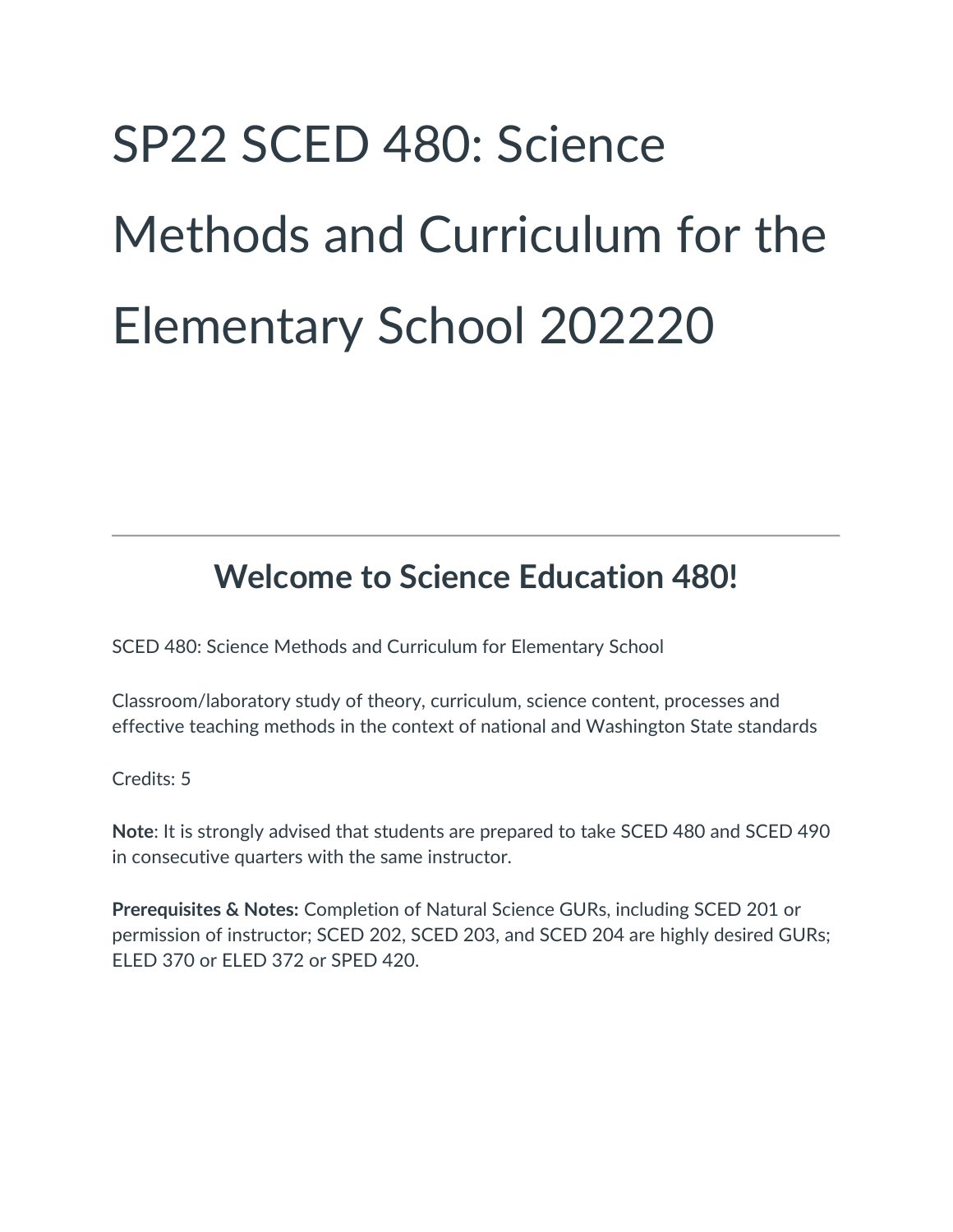| Instructor:               | <b>Whitney Morrison- pronouns</b><br>she/her/hers                                                                                                                           |                                                                                                                                  |
|---------------------------|-----------------------------------------------------------------------------------------------------------------------------------------------------------------------------|----------------------------------------------------------------------------------------------------------------------------------|
| <b>Meeting</b><br>Spaces: | <b>Zoom Office Hours:</b>                                                                                                                                                   | <b>Weekly Meeting:</b>                                                                                                           |
|                           | Set up a meeting with me using this<br>link:<br>https://calendly.com/morrisonmeetin<br>g/meeting-with-whitney-morrrison<br>(Links to an external site.)                     | SL230 M/W/F 10-11:50<br>Zoom Meeting (in needed):<br>https://wwu-<br>edu.zoom.us/my/wamorrisonmeeti<br>ngroom?pwd=UXZMaGVtb0VvcV |
|                           | Office Zoom: https://wwu-<br>edu.zoom.us/my/wamorrisonmeetingr (Links to an external site.)<br>oom?pwd=UXZMaGVtb0VvcVRVcllU<br>V0xGejd1QT09<br>(Links to an external site.) | RVcIIUV0xGejd1QT09<br>(Links to an external site.)                                                                               |
| <b>Communica</b><br>tion: | Do not use Canvas to communicate-<br>Only email please<br>Email: houckw@wwu.edu                                                                                             |                                                                                                                                  |

In order to be flexible and responsive to the needs and interests of students and the course, this syllabus and course agenda are subject to change. Changes, if any, will be announced in Canvas Announcements, and assignments will be updated. Students will be held responsible for all changes.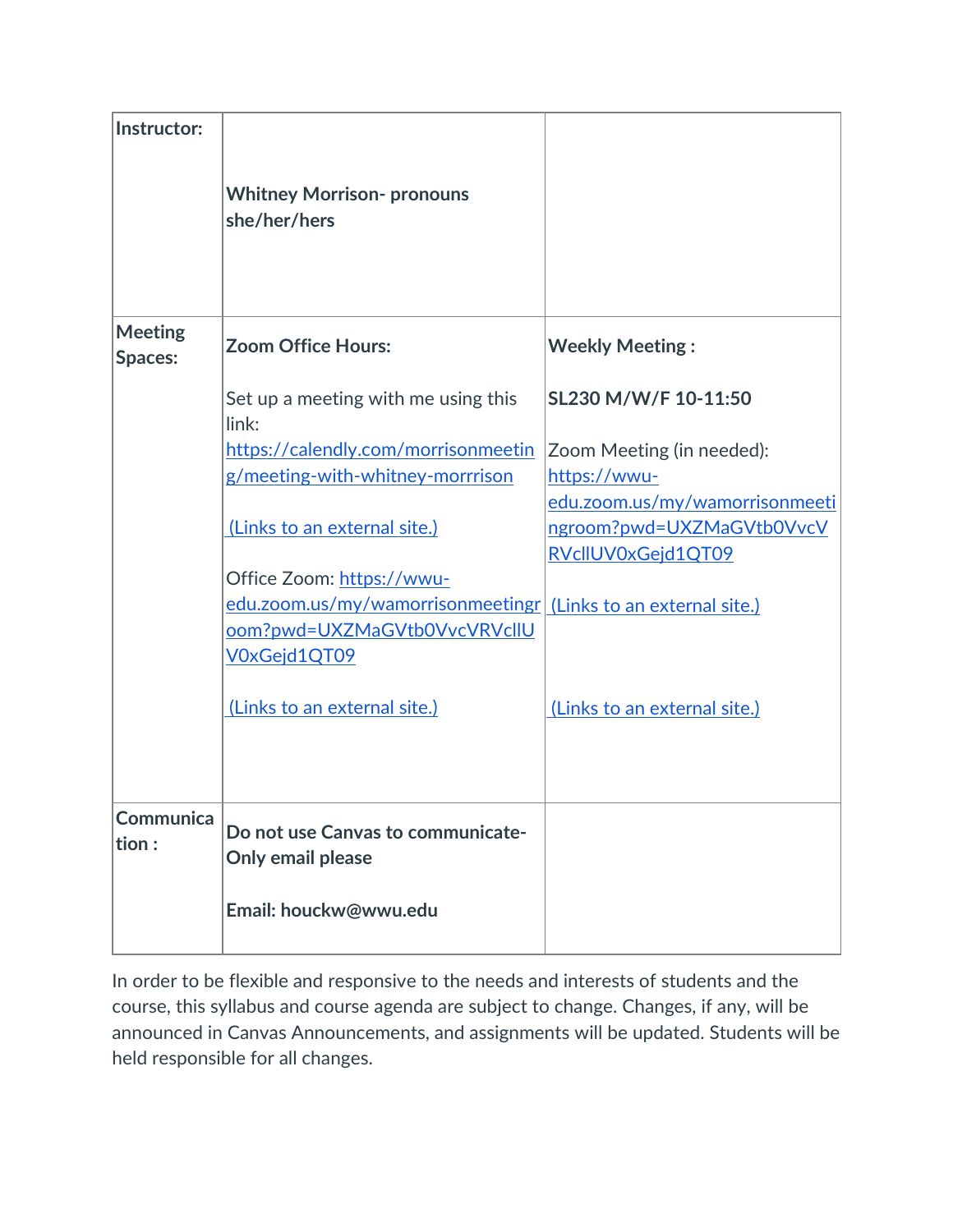**Meeting times/location:** 

The course is scheduled to meet Monday/Wednesday/Friday 10:00am-11:50am.

**Schedule: Here's a snapshot of our [schedule](https://docs.google.com/document/d/1jN3He_yardNGdPRy_2ww3DI_00RavutqE1coMPTum9Y/edit)**

## **COVID Safety Information:**

Western Washington University will continue the current indoor mask requirement through the first two weeks of the spring term.

Masks will become optional for all individuals inside WWU facilities on the Bellingham campus effective April 11.

- Free COVID testing for students will remain available at the College Hall testing facility on campus. The first two weeks of the quarter will inform testing decisions for the remainder of the quarter, and we will communicate any changes.
- If you test positive for COVID on a home test or through an off-campus testing facility not associated with the university, please notify Western. Students can log into your MyWesternHealth patient portal and send a secure message with your positive test result attached. Employees can send an email to HR.COVID.Assistance@wwu.edu.

**Illness including COVID:** Some students, even among the vaccinated student population, will test positive for COVID during Spring Quarter and miss class as a result. WWU does NOT hold an expectation that I create a parallel online course to deliver classroom content for any student or students required to self-isolate or be in quarantine. On a case by case basis, I will provide learning materials for ill/quarantining students. If the illness develops further, a more-lengthy absence may be necessary and students should contact the Office of Student:<https://wp.wwu.edu/officeofstudentlife/>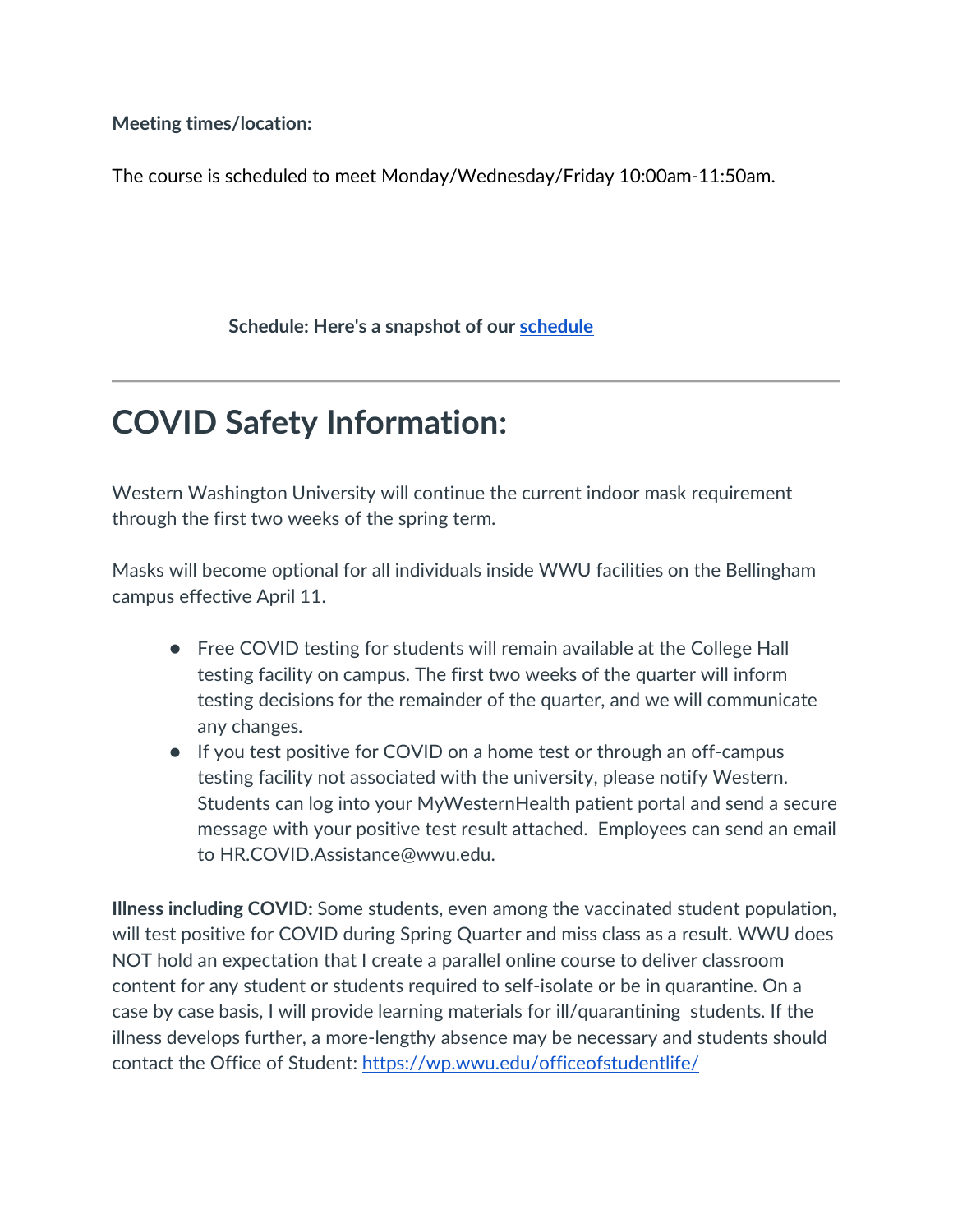# **Grading Scheme:**

| Grade     | $A+$ | $\mathsf{A}$ | $A-$ | $B+$ | B            | $B -$ | $C+$ | $\overline{\mathsf{C}}$ | $ C -$ | $\mathsf{D}$ | D            | $ D -$            | F/Z  |
|-----------|------|--------------|------|------|--------------|-------|------|-------------------------|--------|--------------|--------------|-------------------|------|
| 4-point   | 4.0  | 3.9          | 3.7  | 3.3  | $\mathbf{3}$ | 2.7   | 2.3  | 2                       | 1.7    | 1.3          | $\mathbf{1}$ | $\vert 0.7 \vert$ | O    |
| 10-point  | 10   | 9.6          | 9.3  | 8.9  | 8.6          | 8.3   |      | $7.9$ 7.6               | 7.3    | 6.9          | 6.6          | 6.3               | 6.3> |
| 100-point | 100  | 96           | 93   | 89   | 86           | 83    | 79   | 76                      | 73     | 69           | 66           | 63                | 63>  |

Assignments will be graded, and course grades determined as follows:

*Note:* A grade of C- or lower in this course will require you to re-take SCED 490. In addition, you will be asked to meet with your academic advisor for support and to develop an improvement plan.

## **Course Goals & Objectives:**

In this course, prospective teachers (you!) will:

- 1. Examine your beliefs in relation to a vision of effective science teaching and learning
	- Preservice teachers will analyze how their experiences as a learner have shaped their definition of, attitudes toward, and interest in science
	- Preservice teachers will critically examine their conception of 'effective' science teaching and learning, informed by their experiences as both a learner and teacher of science
- 2. Deepen your subject matter knowledge for teaching science
	- Preservice teachers will critically examine classroom interactions for evidence of student engagement in the practices of science (ie, 'doing science')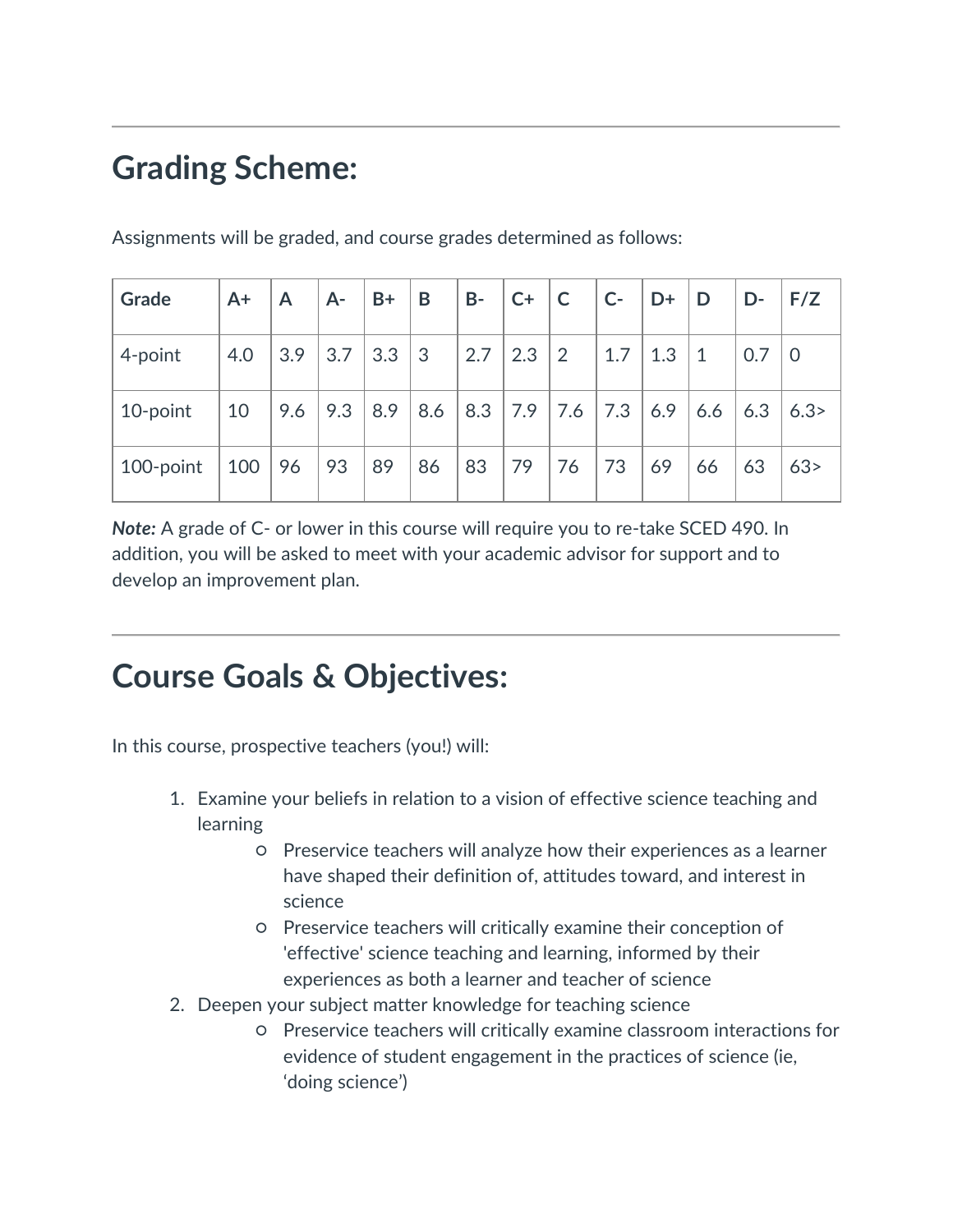- Preservice teachers will describe elements of the Nature Of Science (NOS), and explain its importance to science instruction
- Preservice teachers will be able to articulate what students should learn in elementary science, identify big ideas or concepts, and build coherent conceptual storylines
- 3. Develop an understanding of learners, learning, and issues of diversity and equity in science
	- Preservice teachers will unpack the implicit messages experienced in the educational setting that convey *who* can be a scientist and *how* science is learned
	- Preservice teachers will utilize developmentally appropriate and productive approaches to meet the diverse needs, interests, and abilities of students and create inclusive and equitable science classrooms
	- Preservice teachers will understand the role of place and importance of cultural relevance in science education
- 4. Develop a beginning repertoire of strategies for science instruction and assessment
	- Preservice teachers will design lessons aligned to the Next Generation Science Standards that reflect principles of effective science teaching and learning
	- Preservice teachers demonstrate appropriate design of assessment for formative and summative purposes
- 5. Develop the tools and dispositions to study and learn from teaching
	- Preservice teachers will utilize feedback (from peers/instructors /cooperating teachers) to improve their teaching
	- Preservice teachers will apply different lenses (e.g., instructional frameworks, research) to analyze and learn from their science teaching and learning experiences

# **Assignments:**

Assignments are intended to help you meet specific objectives that align with the course goals listed above. Each assignment will be explained in detail with a rationale and evaluation criteria. Note that in addition to *graded assignments*, you will complete a number of *ungraded assignments* that will act as baseline assessments or that as 'works in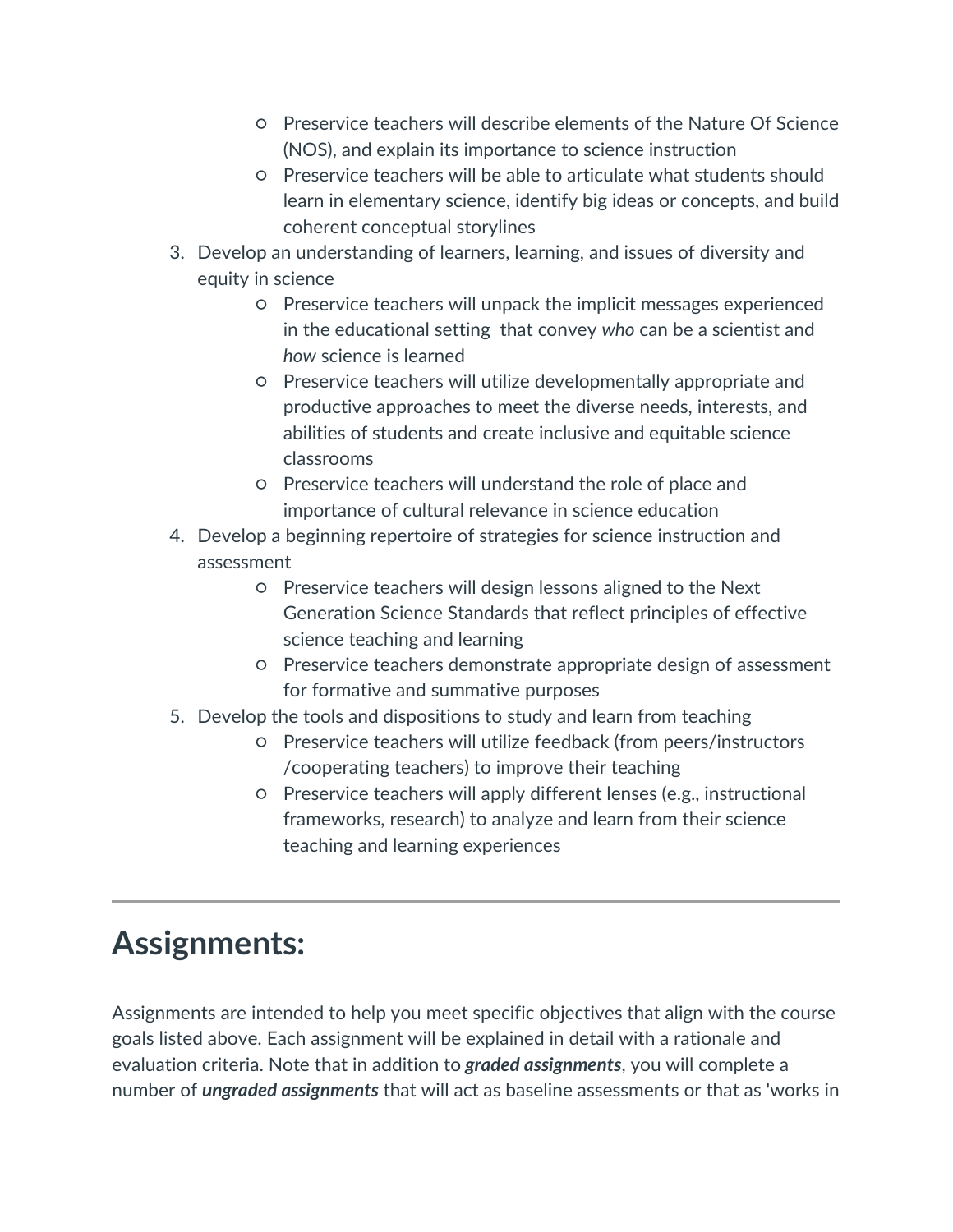progress' will not be counted towards your final grade. Weighting of individual assignments towards the final course grade are indicated.

- Learning Journal/Reading Responses (30%)
- Foundational Work and Reflections (50%)
- Attendance/Participation and Professionalism (20%)

## **Course Organization and Requirements:**

- Attendance/participation: Unless previously excused, your attendance is mandatory during meetings. If you need to miss a meeting for any reason, please let me know ASAP via email.
- Late Work: due to current circumstances, late work will be accepted but will affect your Participation & Professionalism grade. Please try to stay on schedule with due dates. This will make my grading job more streamlined.
	- You asked for an accommodation before the due date
	- Asked clarifying questions before the due date
	- Can provide evidence for why an error in grading has occurred by going through the revision history of the document to provide a screenshot at the time of submission, showing and justifying that you had all of the required components
- Written assignments must model appropriate grammar, spelling, usage and punctuation. All written work is to be word-processed (double-spaced, 12 point font) unless otherwise specified. Proofread your papers as you would if you were developing a handout for students or parents. The instructor reserves the right to return work for correction prior to grading if there are multiple mistakes in grammar, spelling, and or punctuation.
- Netiquette Statement: Please read about netiquette on this [website](http://www.albion.com/netiquette/corerules.html)
- We will abide by these netiquette rules outlined on this website.
	- In addition to this netiquette statement, we will come up with virtual classroom norms during our first synchronous meeting.

## **Texts and required materials:**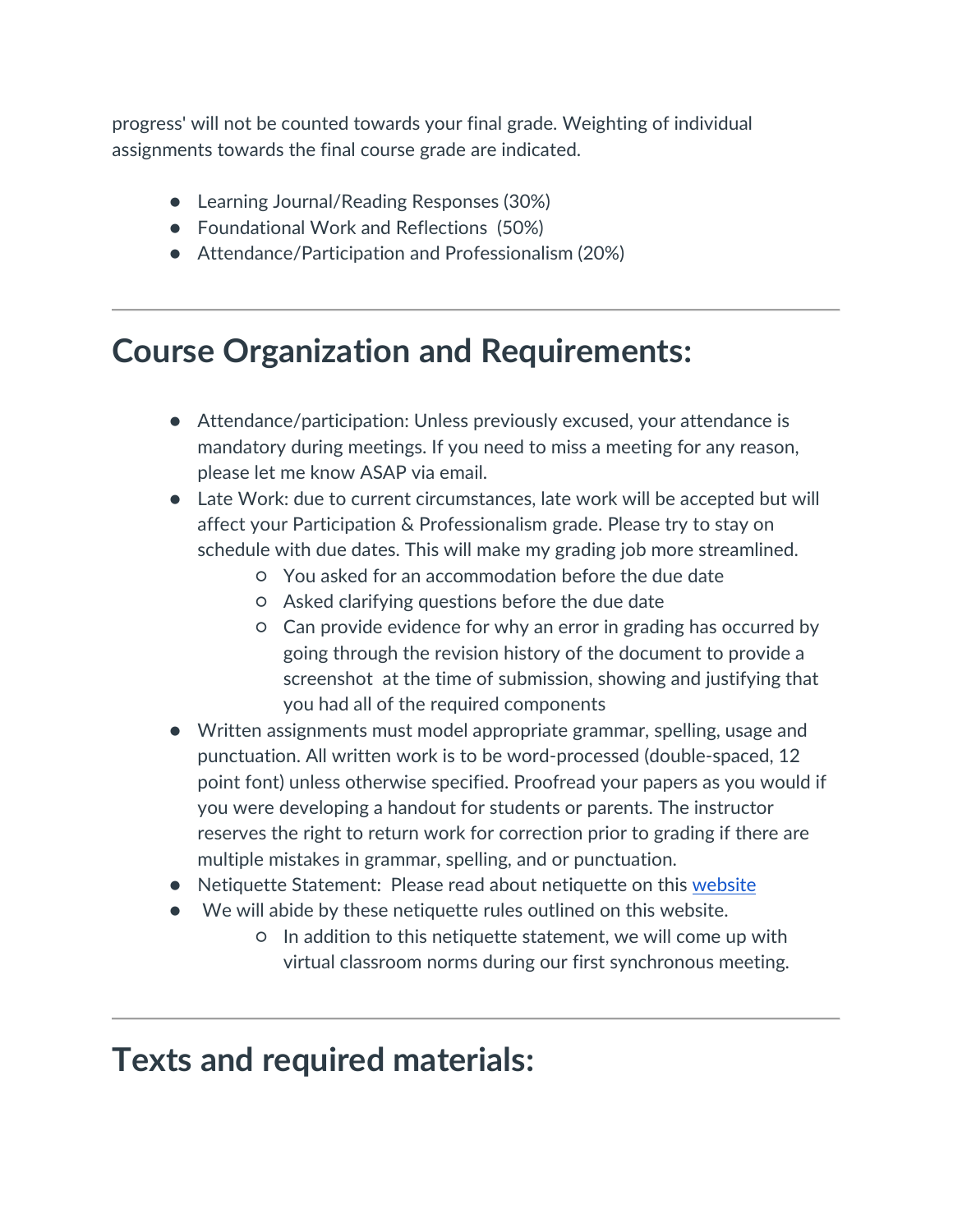- Readings and supplemental materials will be provided in this Canvas site or made available via the web or Western Libraries.
- Internet access for various resources and platforms, not limited to: Zoom, [Flipgrid](https://info.flipgrid.com/), Canvas, [G-Suite Apps.](https://gsuite.google.com/?utm_source=google&utm_medium=cpc&utm_campaign=na-US-all-en-dr-bkws-all-all-trial-e-dr-1008072&utm_content=text-ad-none-any-DEV_c-CRE_331696211006-ADGP_Hybrid%20%7C%20AW%20SEM%20%7C%20BKWS%20%7E%20EXA%20%2F%2F%20GSuite%20%5B1:1%5D%20GSuite-KWID_43700015362134797-kwd-74870110717&utm_term=KW_gsuite-ST_gsuite&gclid=Cj0KCQjwyPbzBRDsARIsAFh15JZcNFuzHyeD6SpoVAhnqO6Vlsc1S_A-F4EInRbcDInGFv6f5Hh9YkUaAt8xEALw_wcB&gclsrc=aw.ds)

# **Syllabus Policies:**

This course will adhere to Western's [Syllabi Policies](https://syllabi.wwu.edu/) for Academic Honesty, Accommodations, Ethical Conduct with WWU Network and Computing Resources, Equal Opportunity, Student Conduct Code, and Medical Excuse Policy.

Third-Party Software and FERPA: During this course you might have the opportunity to use public online services and/or software applications sometimes called third-party software such as a blog or wiki. While some of these are required assignments, you need not make any personally identifying information available on a public site. Do not post or provide any private information about yourself or your classmates. Where appropriate you may use a pseudonym or nickname (ensuring the facilitators know how to identify you). Some written assignments posted publicly may require personal reflection/comments, but the assignments will not require you to disclose any personally identifiable/sensitive information. If you have any concerns about this, please contact your instructor. See [FERPA Toolkit](https://www.wwu.edu/teachinghandbook/resources_support/ferpa_toolkit.shtml)

## **Student Services:**

Western encourages students to seek assistance and support at the onset of an illness, difficulty, or crisis. As your instructor, I can be a first point of contact to help you find the campus-based resources you may need. Here are some of the resources WWU offers students:

- In the case of a **medical concern or question**, please contact the Health Center (360) 650-3400 or visit its website:<https://studenthealth.wwu.edu/>
- In the case of an **emotional or psychological concern or question**, please contact the Counseling Center: (360) 650-3400 or visit its website: <http://www.wwu.edu/counseling/>